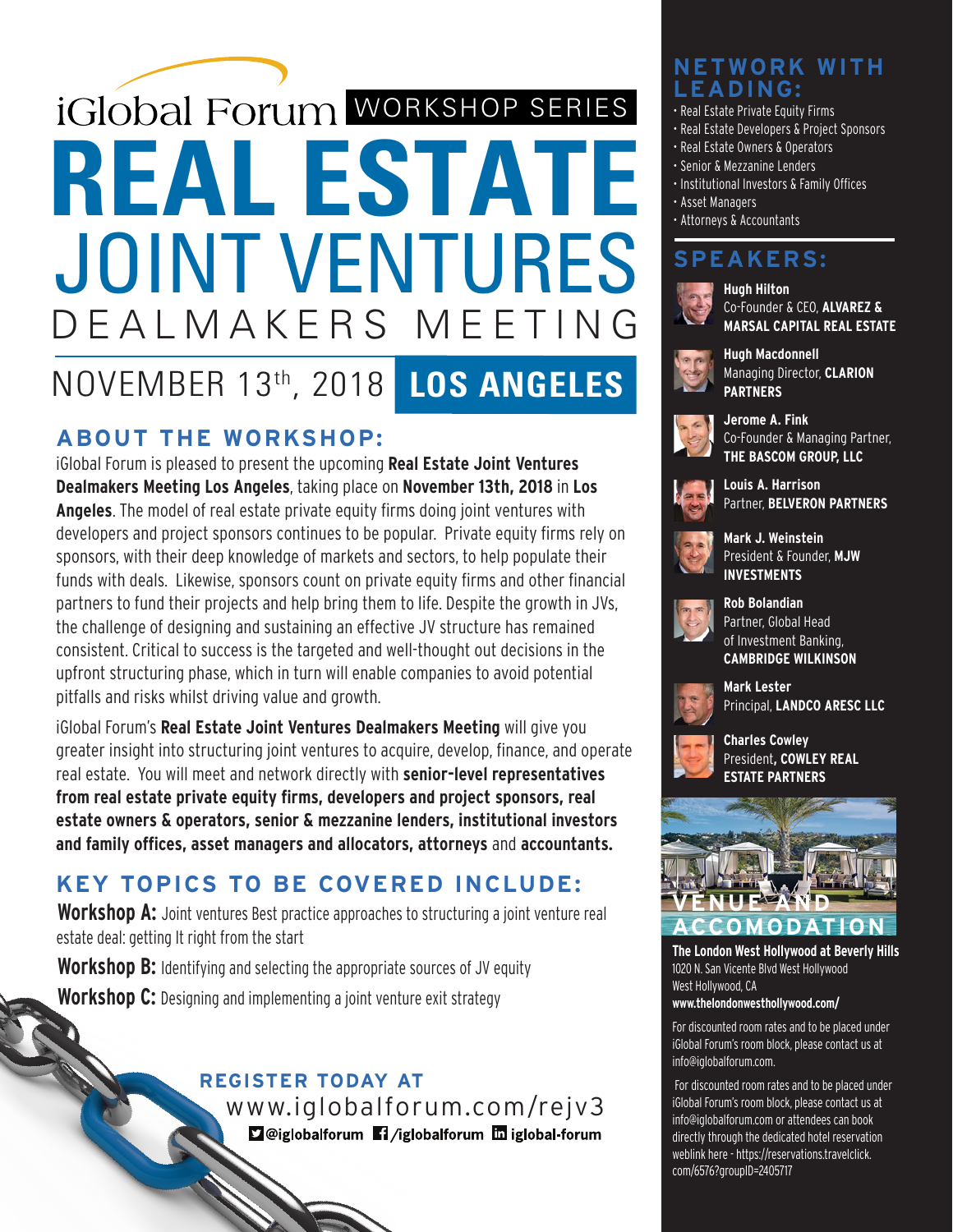## WORKSHOP A **TUESDAY NOVEMBER 13, 2018 9:30 AM TO 11:30 AM REAL ESTATE JOINT VENTURING TODAY: OPPORTUNITIES AND CHALLENGES**

Joint ventures between project sponsors and financial partners are proving to be the differentiating factor between success and failure in an increasingly pricey and competitive CRE market. This workshop will introduce you to the fundamentals of real estate JVs, highlighting how they have changed since the financial crisis. It will also bring the joint venture conversation to life by simulating a JV rollout, utilizing roleplaying in a case study exercise to discuss

- An overview of the JV market recent deals, opportunities and the investment landscape for 2019
- Advantages of a well-structured JV: flexibility, capital allocation and shareholder value creation for both REITs and corporations
- Opportunities for domestic and international institutional real estate buyers
- Developing a blueprint for a joint venture with multiple stakeholders versus a single investor or specialty business
- Appointing a strong, aligned executive team
- Establishing a performance management structure what you need to know
- Partner selection defining criteria and aligning strategies and objectives
- Identifying and allocating obligations, risks and responsibilities across stakeholders

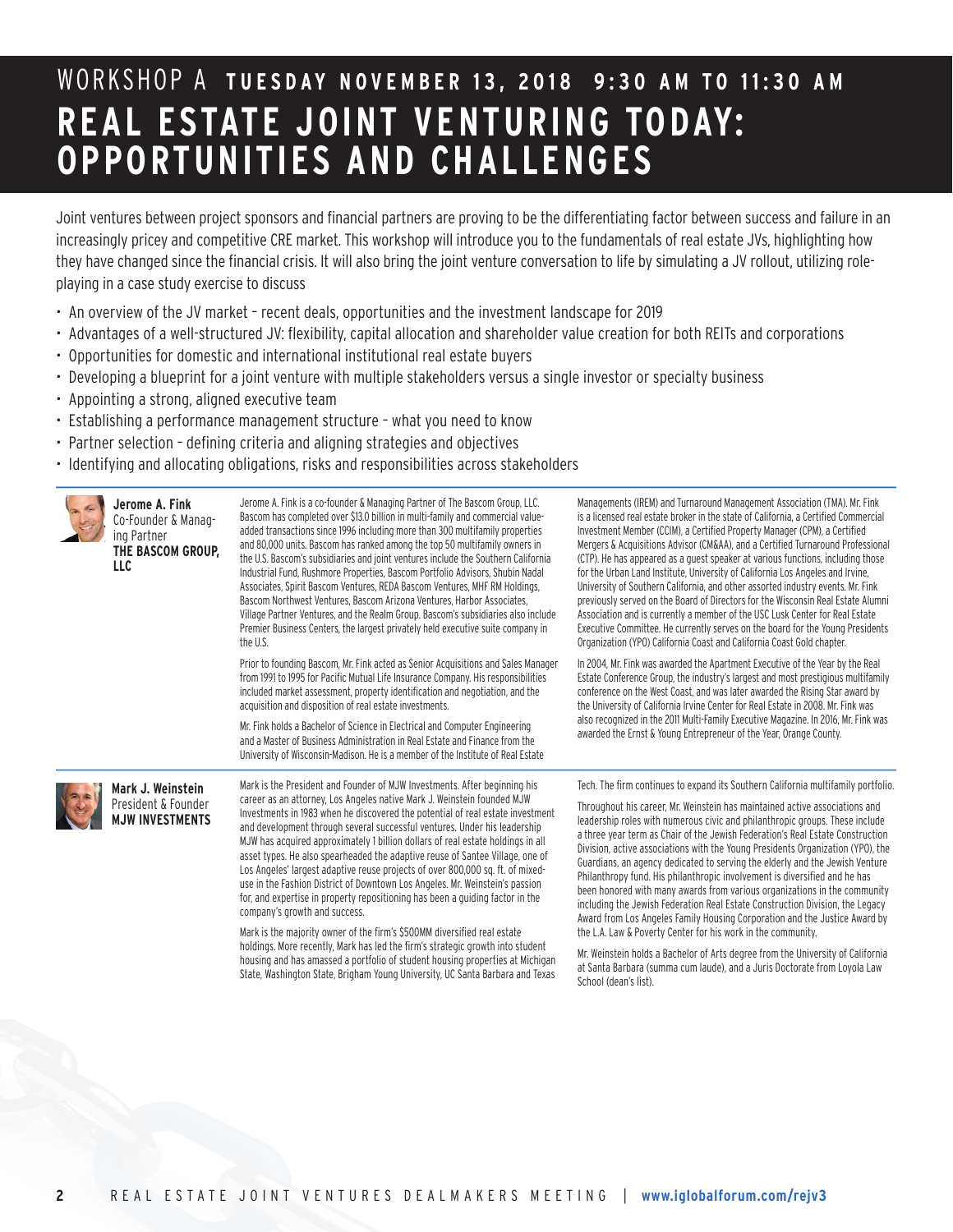## WORKSHOP B **TUESDAY NOVEMBER 13, 2018 12:30 pm to 2:30 pm IDENTIFYING AND SELECTING THE APPROPRIATE SOURCES OF JV EQUITY**

This workshop will explore the range of equity providers and the most appropriate options for joint ventures. It will drill down into the opportunities and challenges for each group. It will also look at:

- Identifying different types of equity providers; Insurance Companies, Pension Funds, Endowments, Sovereign Wealth Funds, REITs, Family Offices, Merchant Banks, Real Estate Funds, Private Equity Funds, Hedge Funds. Crowdfunding Platforms, EB-5, Regional Centers, Corporate Trade
- Focus and appetite of the different groups
- Special considerations to take into account for structuring per each group
- Difference in promote, preference and risk for different groups
- Outlook for capital flows from each source of equity
- Risk mitigation strategies developing a robust approach

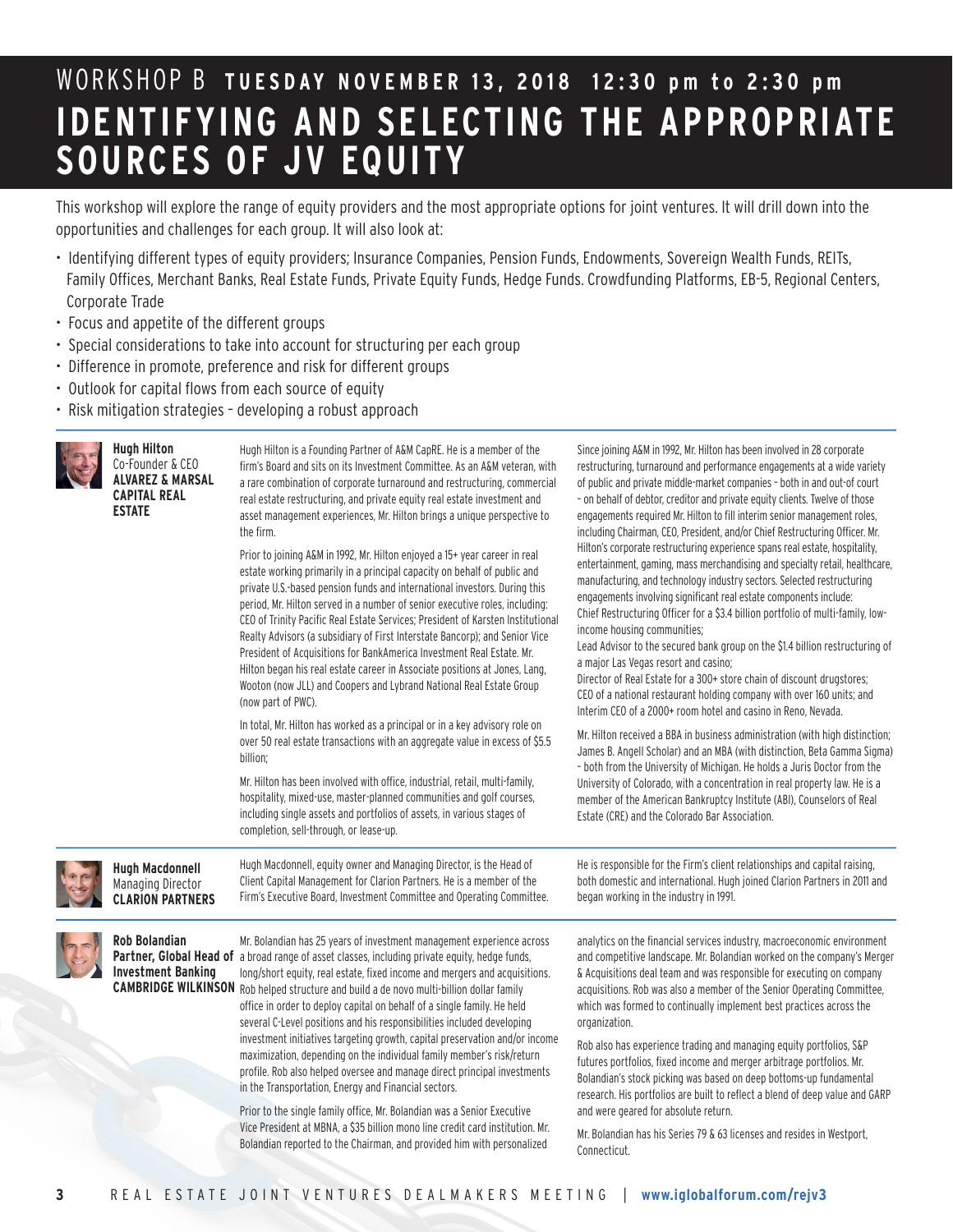## WORKSHOP C **TUESDAY NOVEMBER 13, 2018 2:45 pm to 4:45 pm ANATOMY OF A REAL ESTATE JOINT VENTURE DEAL – GETTING IT RIGHT FROM THE START**

Joint ventures offer flexibility in terms of allowing multiple partners to work together on a given project or in a particular business. Critical to the success is overcoming the challenges and hurdles of getting your infrastructure in place.Get it right and reap the rewards of a sound investment in the long term. This workshop will break down the fundamentals in:

- Upfront structuring what the prioritise and where to channel investment
- Appointing a strong, aligned executive team
- Establishing a performance management structure what you need to know
- Partner selection defining criteria and aligning strategies and objectives
- Identifying and allocating obligations, risks and responsibilities across stakeholders

| Louis A. Harrison<br>Partner<br><b>BELVERON</b><br><b>PARTNERS</b>                 | Mr. Harrison oversees sourcing opportunities, joint ventures, acquisitions,<br>and directs marketing and communications. Louis is an integral part of<br>Belveron's transactional activities; from purchasing assets to fundraising<br>over \$300M of discretionary equity in the past three years.<br>Belveron Partners, LLC is a privately held real estate investment firm<br>with a focus on preserving affordable and workforce housing across the                                                                                                                                                                                                                                                                                                                                                                                                                                                                                                                                                                                                                                    | United States. Founded in 2006 by Paul Odland, Belveron has invested in<br>more than 250 properties in 32 states, representing more than 25,000<br>affordable homes. Our capital investments have provided meaningful<br>liquidity to thousands of limited and general partners in concert with our<br>preservationist goals. Our double-bottom-lined investment process has<br>yielded positive results for our investors and communities we serve.                                                                                                                                                                                                                                                                                                                                                                                                                                                                                                                                                                                         |
|------------------------------------------------------------------------------------|--------------------------------------------------------------------------------------------------------------------------------------------------------------------------------------------------------------------------------------------------------------------------------------------------------------------------------------------------------------------------------------------------------------------------------------------------------------------------------------------------------------------------------------------------------------------------------------------------------------------------------------------------------------------------------------------------------------------------------------------------------------------------------------------------------------------------------------------------------------------------------------------------------------------------------------------------------------------------------------------------------------------------------------------------------------------------------------------|----------------------------------------------------------------------------------------------------------------------------------------------------------------------------------------------------------------------------------------------------------------------------------------------------------------------------------------------------------------------------------------------------------------------------------------------------------------------------------------------------------------------------------------------------------------------------------------------------------------------------------------------------------------------------------------------------------------------------------------------------------------------------------------------------------------------------------------------------------------------------------------------------------------------------------------------------------------------------------------------------------------------------------------------|
| <b>Charles Cowley</b><br>President<br><b>COWLEY REAL</b><br><b>ESTATE PARTNERS</b> | With over twenty years of development experience, Chuck has spearheaded<br>the design, entitlement, construction management, and marketing of<br>projects totaling almost 1,000 residential units and approx. 500,000<br>commercial square feet all with a total development costs in excess of<br>\$950 million.<br>Chuck takes an active role in overseeing all phases of the development<br>process. Over the years, he has particularly focused on interfacing with<br>government entities to obtain complex entitlement packages. With such a<br>handsĐon approach, working with government entities and leveraging local<br>relationships with a thorough understanding of community and landĐuse<br>procedures, he is able to successfully guide a project through the process.<br>His numerous entitlement and discretionary governmental approvals<br>include favorable determinations from the California Coastal Commission,<br>California State Lands Commission, various City Planning Commissions<br>and City Councils, the US Army Corps of Engineers, the Federal Aviation | Administration and Native American tribes.<br>Prior to real estate development, Chuck was a named partner in a<br>Downtown Los Angeles law firm where his practice focused in the Federal<br>Courts, specializing in business reorganizations, commercial litigation and<br>appellate matters, with arguments presented before the Ninth Circuit Court<br>of Appeals and the California Courts of Appeals. Previous to the practice<br>of law, Chuck represented buyers and sellers of commercial and industrial<br>assets throughout the country, concluding purchases, sales or leaseback<br>transactions totaling over three million square feet in fifteen states.<br>A graduated from the Marshall School of Business at the University of<br>Southern California, with an emphasis in finance, while lettering in crew,<br>Chuck subsequently received his Juris Doctor from Southwestern Law<br>School where he was a merit scholar. He is also a member of the Urban<br>Land Institute and a licensed California Real Estate Broker. |
| <b>Mark Lester</b><br>Principal<br><b>LANDCO ARESC LLC</b>                         | President, Principal, graduated from the University of Santa Clara in<br>1983 with a Bachelors of Science in Commerce. Immediately following<br>graduation, Mark went to work with CDM corporation located in Northern<br>California where he participated in construction, management and<br>development of apartment and retail real estate projects. Beginning in<br>1988, he worked for Norris Beggs and Simpson, a west coast real estate<br>lending and leasing company specializing in office and industrial product.<br>Beginning in 1992, Mark committed his full time to a real estate company<br>that became known as American Union where he focused on acquisitions<br>of apartments in Texas. As president of AU, Mark helped the company                                                                                                                                                                                                                                                                                                                                    | grow by assisting with the identification and acquisition of several<br>property management companies to a point of 7,000 apartment units and<br>10,000,000 square feet of leased commercial space. Mr. Lester remained<br>with the company and retained an equity position until its sale in 1997.<br>In 1998, Mark co-founded LANDCO with a group of private investors for<br>acquisition of land assets. LANDCO redirected its focus to income producing<br>property in 2002 with an emphasis on multifamily. Mark currently<br>participates on the investment committee where he, along with the firm's<br>principals, participates in evaluating CMBS, whole loan, and direct real<br>estate investment opportunities.                                                                                                                                                                                                                                                                                                                  |